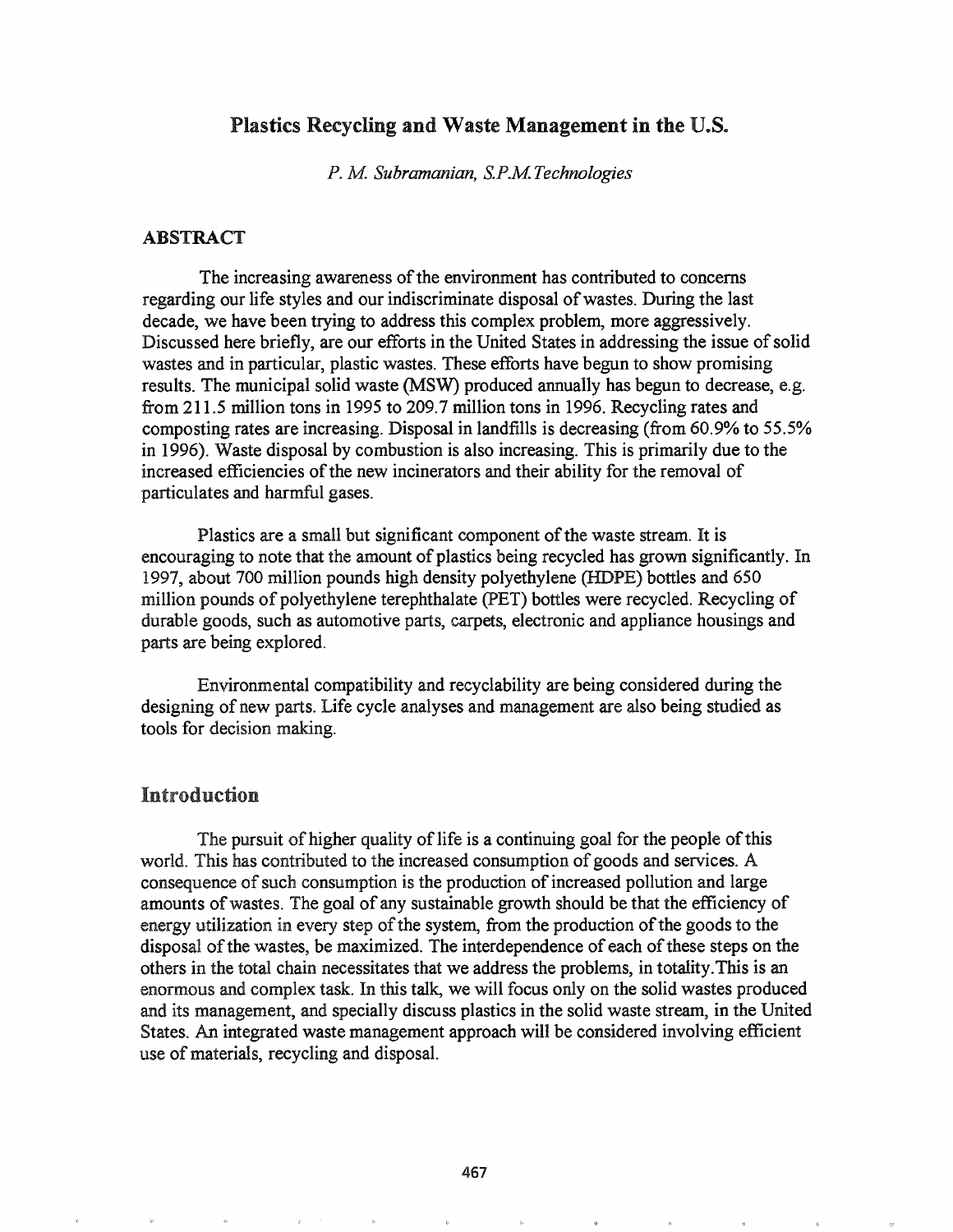### Municipal Solid Waste (MSW)

Most of the consumer generated solid wastes as well as a significant part of the industrially produced wastes in this country, are disposed of by landfilling. However, during the last decade, our environmental awareness has increased and as a consequence, questions are being asked regarding the viability of such indiscriminate disposal practices. As a result, substantial progress has been made in better management of the waste streams and more efficient utilization of land resources. The total MSW produced in the US has declined. Per capita generation of such wastes has also declined and recycling and composting activities have grown (Tablel). The quantities of discarded packaging and durable goods have been reduced (Table 2) (Franklin 1998). Significant amounts of wastes are being recycled and / or composted (Table 3). Disposal of solid wastes by combustion has also increased. This is the result of the greater efficiencies of the newer waste-to-energy (WTE) plants which are engineered for complete combustion of the organic wastes and capture and removal of noxious gases and particles. The APC (1998), Dinger (1998), Greenberg (1998) and Porter (1998) have provided several overviews of the solid waste picture. The U.S. Environmental Protection Agency (EPA)'s most recent figures show that both the total and per capita waste generation rates have actually declined. US EPA is predicting a relatively stable per capita waste generation rate through the year 2000 as waste reduction efforts continue to have an effect (APC 1998).

Today, over 19,000 communities are involved in some form ofrecycling. 78% of the US population have access to recycling programs (Dinger 1998).

|                                   | 1993 | 1994 | 1995  | 1996  |
|-----------------------------------|------|------|-------|-------|
| Total MSW, Million tons           | 206  | 209  | 211.5 | 209.7 |
| Per capita generation, lbs        | 44   | 44   | 44    | 4.3   |
| Per capita discards, lbs          | 35   | 34   | 3.3   | 3.2   |
| Recovery-recycling, composting, % | 21   | 24   | 26    | 27    |

#### Table 1 Municipal Solid Waste in the U.S.

Contrary to popular belief, plastics are not the most prevalent material in landfills - paper and paper products account for the largest percentage of a landfill's contents (Rathje 1992, APC 1998). Food items and yard wastes are the next largest components. Among the other individual components plastics constitute the largest fraction (Table 2) (Franklin 1998).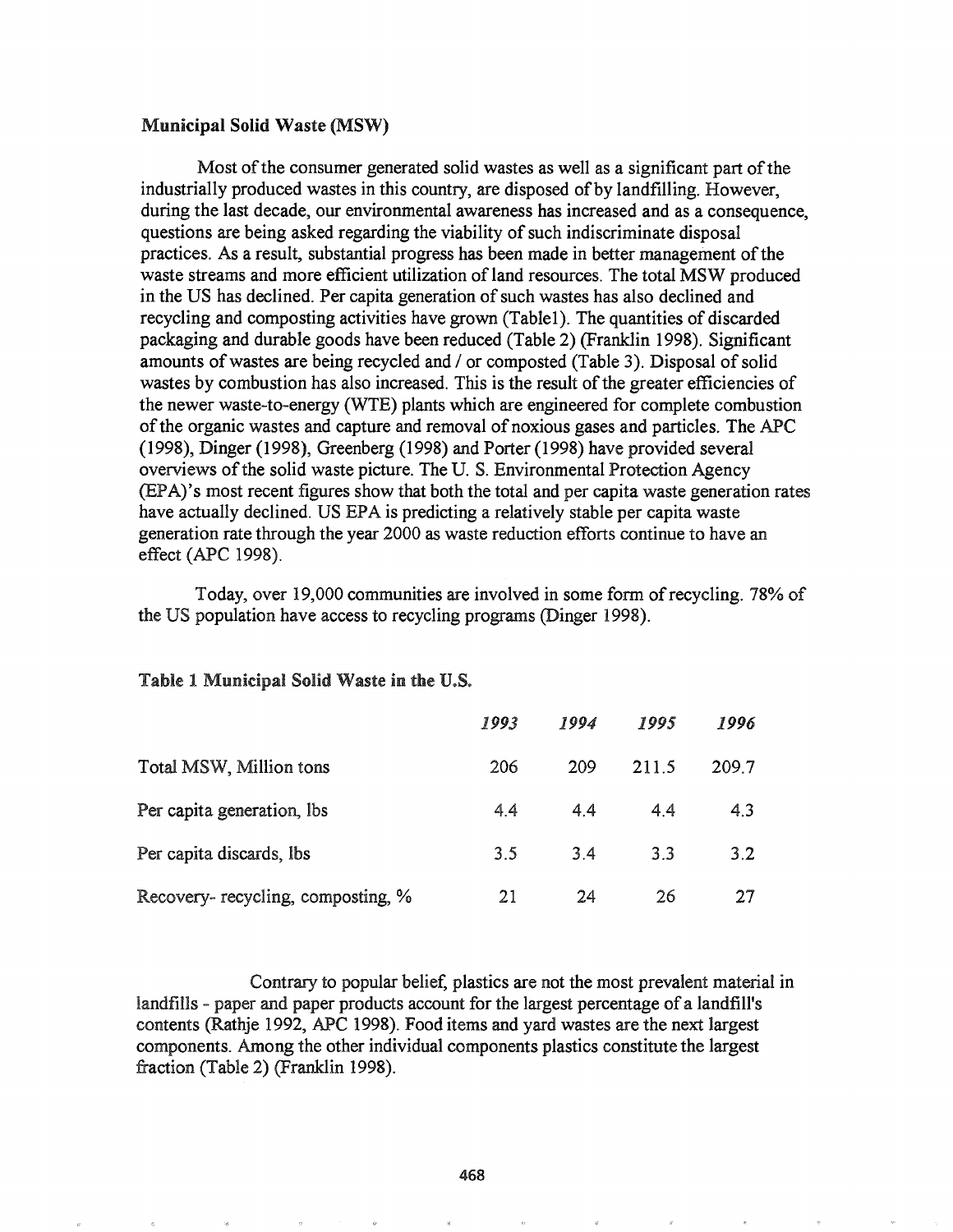## Table 2 Composition of Materials in the MSW

| Weight %,                | 1995 | 1996 |
|--------------------------|------|------|
| Paper and Paper products | 31.3 | 31.1 |
| Glass                    | 6.2  | 6.0  |
| Metals                   |      |      |
| Ferrous                  | 4.7  | 4.8  |
| Aluminum                 | 1.2  | 1.3  |
| Other non-ferrous        | 0.3  | 0.3  |
| Total metals             | 6.3  | 6.4  |
| Plastics                 | 11.5 | 12.3 |
| Rubber and leather       | 3.5  | 3.7  |
| Textiles                 | 4.2  | 4.4  |
| Wood                     | 6.4  | 6.8  |
| Other                    | 1.9  | 1.9  |
| Food wastes              | 13.6 | 14.0 |
| Yard trimmings           | 13.3 | 11.3 |
| Misc. Inorganic wastes   | 2.0  | 2.1  |

The amounts of materials disposed in landfills, recycled or composted or disposed by combustion are given in Table 3.

# Table 3 Management of MSW in the US

|                            |    |                 | 1988 1990 1994 1996 |      |
|----------------------------|----|-----------------|---------------------|------|
| Landfill, %                |    |                 | 60.9 55.5           |      |
| Recycling<br>Composting, % | 13 | 17 <sup>7</sup> | 23.6                | 27.3 |
| Combustion, %              |    |                 | 15.5                | 172  |

# **Landfills**

 $\tilde{\alpha}$ 

 $\bar{g}$ 

 $\eta_{\rm c}$ 

 $\dot{n}$ 

 $\bar{\pi}$ 

As shown in Table 3, most of the waste products are being disposed of by landfilling. During the 1980s, there was a perceived crisis over a lack of landfill space which led to fears that America would soon run out of room for its garbage. Images of

 $\tilde{\mathbf{w}}$ 

 $\tilde{\mathcal{C}}$ 

 $\tilde{\mathcal{P}}$ 

 $\hat{a}$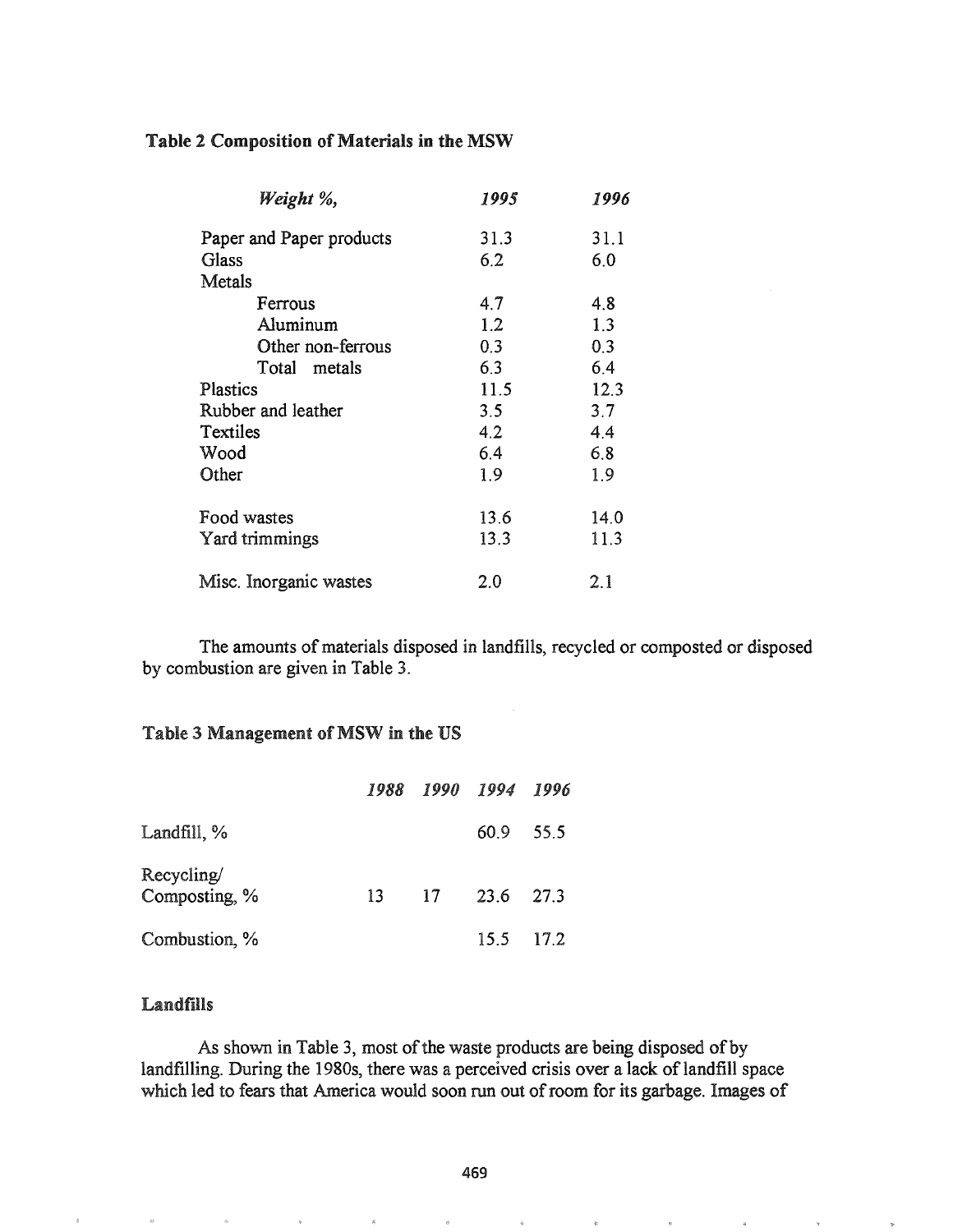garbage barges floating up and down our coasts were ingrained into our minds. While it is true that there were some localized landfill shortages in the 19808, a shortage never occurred, nationwide. While the total number of landfills is decreasing, total landfill capacity is actually steadily increasing.

Between1990 and 1996, there has been a 17 percent decrease in waste being landfilled. National recovery levels reached 27 percent in 1996 and landfilled wastes declined from 83 percent of all MSW in 1986 to 55.4 percent in 1996. It has been calculated that at the current rate of waste generation, all of America's garbage for the next 1000 years will fit into a single landfill measuring 120 feet deep and 44 miles square (APC 1998).

Modern landfills are designed to safely entomb wastes so that their uncontrolled degradation does not endanger groundwater with pollutants. Such landfills could, in many cases, be used after they are capped, to construct parks, golf courses and even airports.

## Plastics and Plastic Wastes

Plastics have become an integral part of our lives. The amounts of plastics consumed annually have been growing, steadily (Table 4). Its low density, strength, userfriendly design and fabrication capabilities and low cost, are the drivers to such growth. Besides its wide use in packaging, automotive and industrial applications, they are extensively used in medical delivery systems, artificial implants and other healthcare applications, water desalination and removal of bacteria etc. Usage of plastics, in preservation and distribution of food, housing and appliances are too many to mention here. Specially designed plastics, have been an integral part of the communication and electronics industry - be it in the manufacturing of chips or printed circuit boards, or housings for computers. They are also integral components in the preparation and delivery of alternative energy systems such as fuel cells, batteries and even solar power.

Given such pervasiveness, it is little wonder that plastics contribute to an increasing volume in the solid waste stream. In the MSW, in 1996, plastics amounted to about 12%, by weight (Franklin 1998). Table 5 describes the amounts of plastics (thousand tons) in the solid waste.

The waste plastics collected from the solid wastes stream is a contaminated, assorted mixture of a variety of plastics. This makes their identification, separation and purification, very challenging.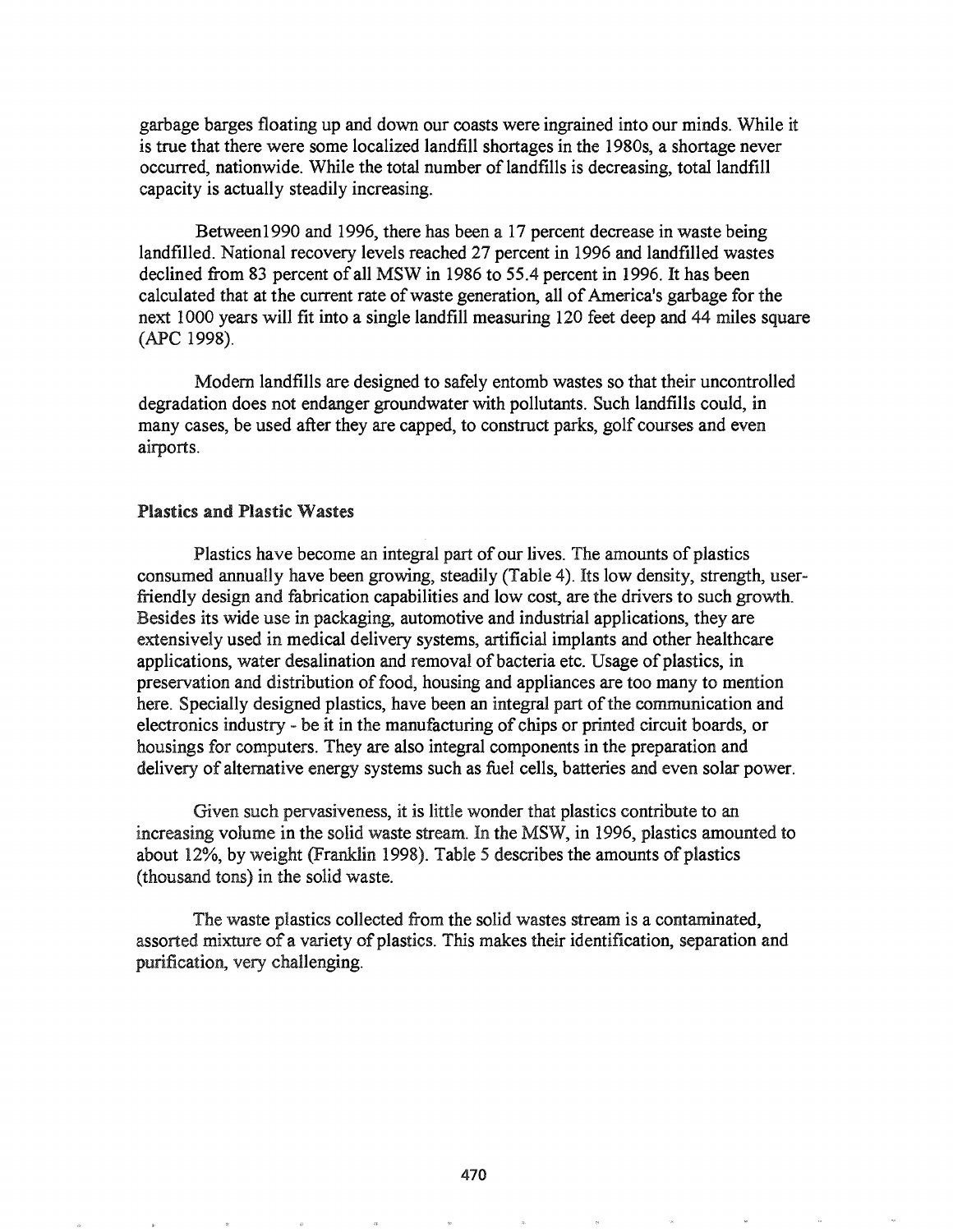# Table 4 Growth of Plastics in MSW

|              | % Plastics in MSW |  |
|--------------|-------------------|--|
| 1960<br>0.5  |                   |  |
| 1970<br>2.6  |                   |  |
| 1980<br>5.0  |                   |  |
| 1990<br>9.8  |                   |  |
| 1992<br>10.6 |                   |  |
| 1994<br>11.2 |                   |  |
| 1995<br>11.5 |                   |  |
| 1996<br>12.3 |                   |  |

# Table 5 Plastics in Municipal Solid Waste (1996), (1000 tons)

| Durable goods                     | 6260 |
|-----------------------------------|------|
| Nondurable goods                  | 5350 |
| Bags, sacks and wraps             | 3220 |
| Soft drinks, milk etc containers. | 1350 |
| Other containers                  | 1280 |

In the plastics waste stream, polyethylene forms the largest fraction, which is followed by PET. Lesser amounts of a variety of other plastics can also be found in the plastics waste stream (Table 6).

# Table 6 Types and Quantities (Thousands of Tons) of Plastics in MSW

| Polyethyleneterephthalate (PET)    | 1700 |
|------------------------------------|------|
| High density polyethylene (HDPE)   | 4120 |
| Low density polyethylene LDPE/HDPE | 5010 |
| Polypropylene (PP)                 | 2580 |
| Polystyrene (PS)                   | 1990 |
| Other                              | 3130 |

 $\langle \phi \rangle$ 

 $\bar{B}$ 

 $\tilde{\mathbf{z}}$ 

 $\mathcal{L}$ 

 $\mathbf{g}$ 

 $\theta_{\rm f}$ 

 $\Phi_{\rm{max}}$  and  $\Phi_{\rm{max}}$ 

 $\label{eq:3.1} \mathcal{B}(\mathcal{C}) = \mathcal{C}(\mathcal{C}) \otimes \mathcal{C}(\mathcal{C})$ 

 $\ast$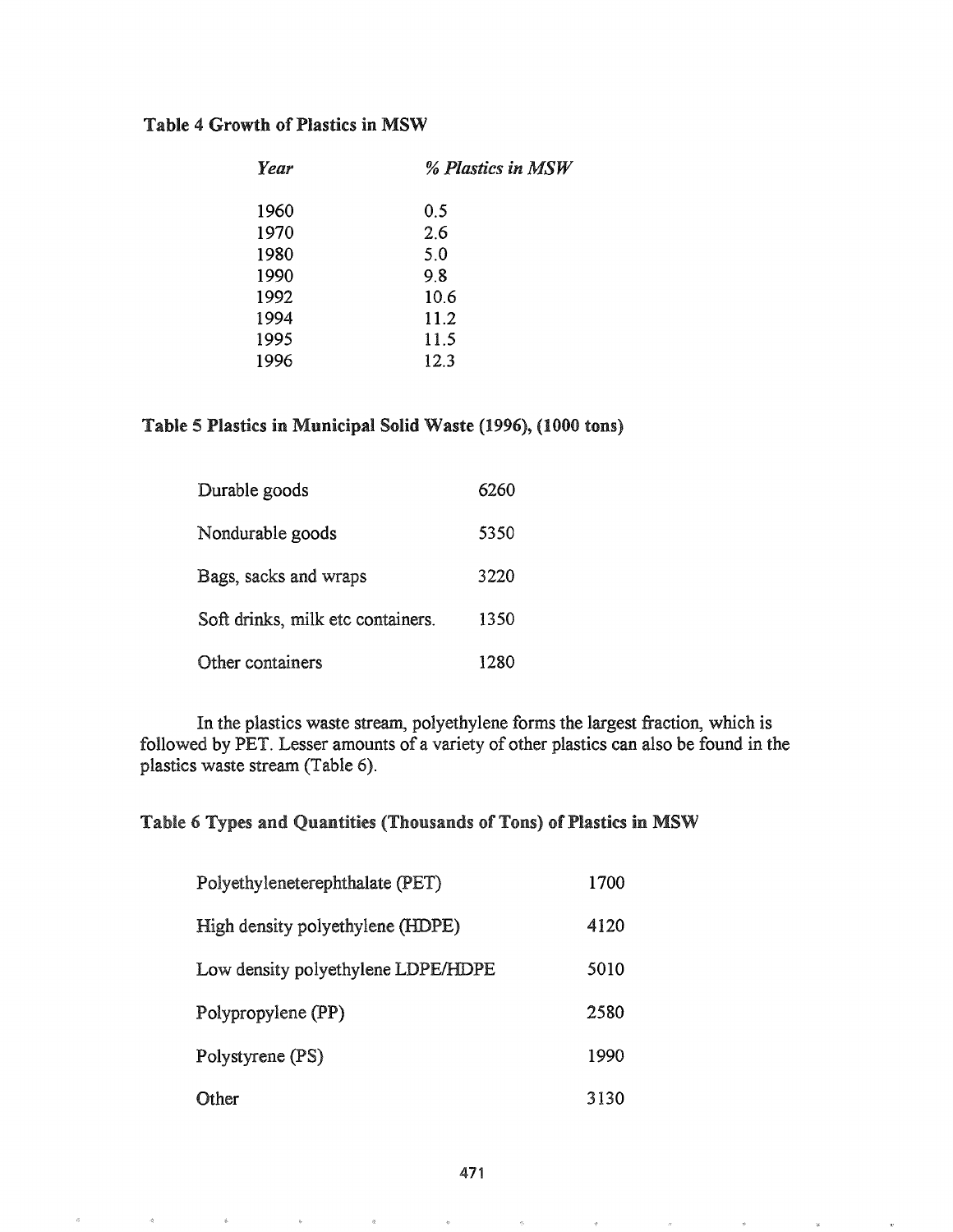### Integrated Plastics Waste Management

Any attempt to manage such large quantities of a diverse, contaminated mixture of plastics in an energy efficient and environmentally benign manner needs to be considered using an integrated approach. This would require that we examine critically the various steps in the life of the plastics such as the raw materials for their manufacture, the manufacturing processes, design and fabrication of the finished products, possible reuse of those items, and the proper disposal of the wastes etc., in totality.

Such an integrated waste management concept comprises of

- \* Source reduction,
- \* Reuse
- \* Recycling
- \* Landfill
- \* Waste-to-energy conversion

## Source Reduction-Conserving Energy

It has been reported that only about 4 percent of the United States' energy consumption are used in the production of all plastics (APC 1998). Franklin Associates, Ltd., a leading practitioner in life cycle studies, has conducted research to compare the life cycle energy impact of plastics and alternative materials. One study compared the energy required to manufacture, use and dispose of common packaging items with the most likely non-plastic alternatives. Franklin found that by using plastic packaging, product manufacturers save enough energy each year to power a city of 1 million homes for roughly three-and-a-half years (APC 1998). Rathje (1999) has analyzed 'carrying capacity ratio's of different packaging materials. Glass has a value of 1.9 indicating that to carry 1.9 ounce of juice, one needs 1 ounce of glass. 'Plastics' has a value of 34 meaning that 34 ounces of juice could be carried in 1 ounce of plastic. Paper has a value of6.9 and Aluminum 21.8.

## Source Reduction-Efficient Use

An important aspect of the integrated waste management approach is to minimize the amount of plastics used. By employing improved manufacturing technologies, wastes produced during manufacturing processes have been reduced significantly, by the resin manufacturers and converters. Parts are being designed to have adequate strength, with less weight. Efforts are made to reduce the number of different types of plastics in any given assembly. Recycled plastics are often considered as raw materials for manufacture of a variety of parts, particularly in the automotive and industrial areas.

Since 1977, the weight of the 2-liter plastic soft drink bottle has been reduced from 68 grams to 51 grams, a 25 percent reduction. That eliminates the need for more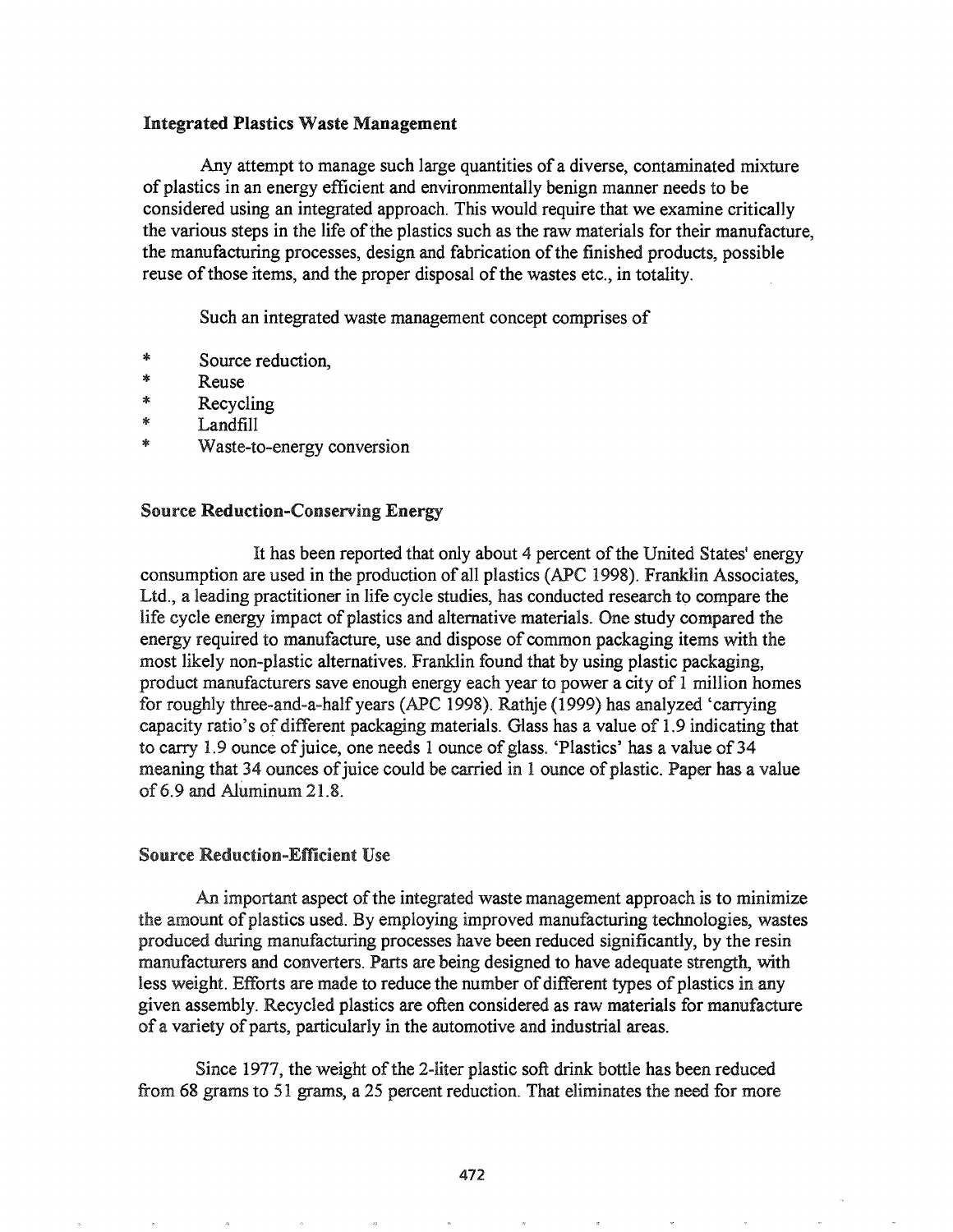than 206 million pounds of PET each year. The 1-gallon plastic milk jug has undergone an even greater reduction, weighing 30 percent less than it did 20 years ago. For several applications, milk and several juices are being packaged in recyclable pouches, which weigh substantially less than the rigid bottles. The lower weights, besides reducing the amounts of wastes produced, reduce the costs associated with freight and handling, as well.

The durability of plastics often contributes to their reuse in a variety of secondary applications. A large number of automotive parts are recovered from discarded vehicles or vehicles involved in an accident. These are dismantled, repaired and reused in many automotive repairs (Duranceau 1998). These recovered plastic parts contribute to a large reduction in the potential amounts of virgin plastic materials that would have been required otherwise.

### **Recycling of Plastics**

Plastic recycling has grown appreciably during the last few years. Recycling of rigid plastic containers has grown to about 1.4 billion pounds- 704 million pounds of waste HDPE bottles and 649 million pounds of waste PET bottles, in 1997 (Table 7). At present, there are more than 1,700 businesses handling and reclaiming post-consumer plastics. A wide variety of new products, such as single-use cameras, park benches, sweaters, jeans, videocassettes, detergent bottles and toys are being made with or packaged in post-consumer recycled plastics. More than 1,500 commercially available products are listed in the Recycled Plastic Products Source Book published by the APe.

| Plastic Bottle,<br>MM lbs                       | 1996       | 1997       | Change,%   |
|-------------------------------------------------|------------|------------|------------|
| PET Soft Drink<br><b>PET Custom</b>             | 530<br>102 | 544<br>105 | 2.7<br>3   |
| <b>Total PET Bottles</b><br><b>HDPE Natural</b> | 632<br>403 | 649<br>414 | 2.8<br>2.7 |
| <b>HDPE</b> Pigmented                           | 253        | 290        | 14.9       |
| <b>Total HDPE Bottles</b>                       | 656        | 704        | 7.4        |
| <b>All Plastic Bottles</b>                      | 1308       | 1362       | 4.1        |

#### Table 7 Plastics Bottle Recycling Rates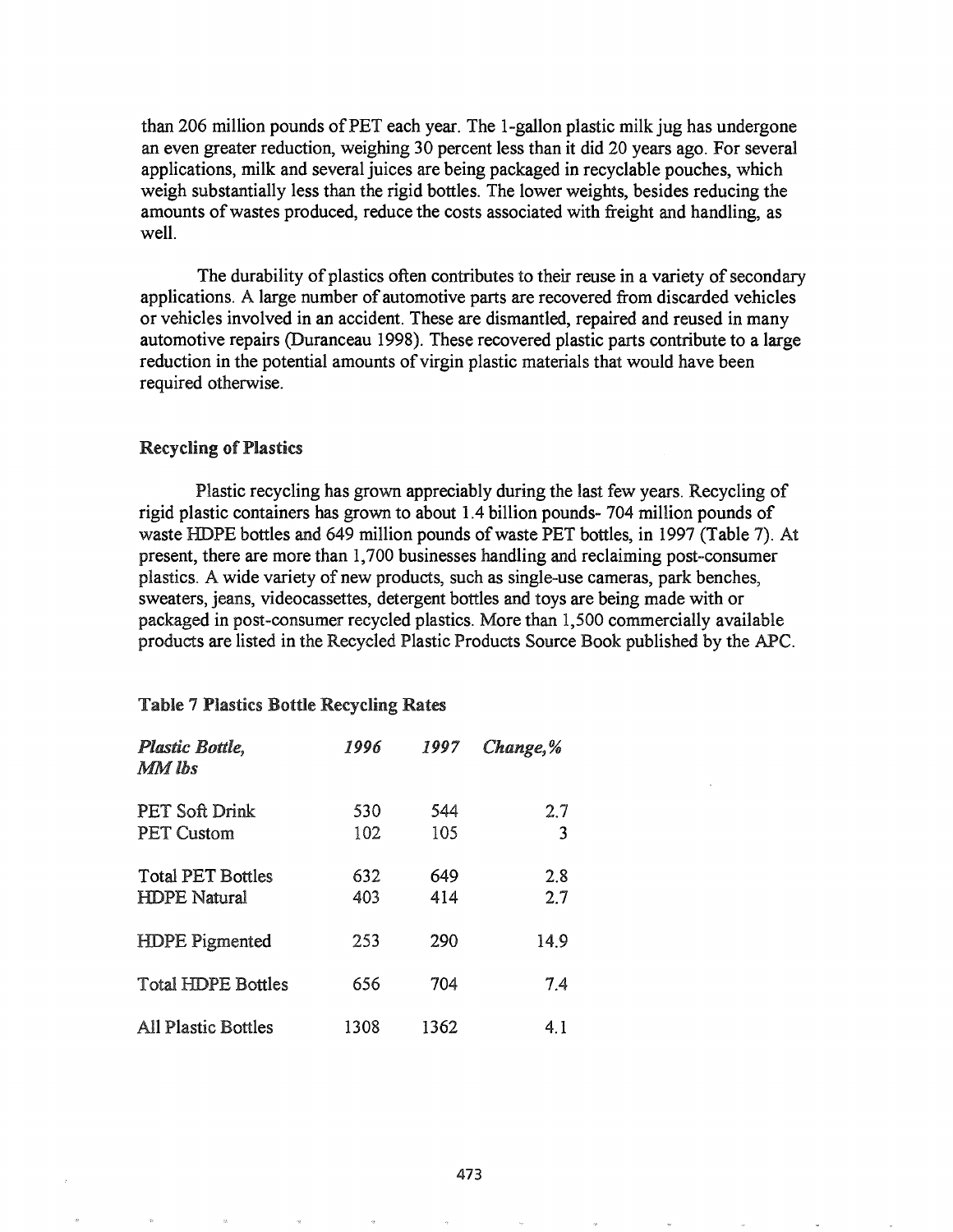The production and consumption of virgin plastic resins have been increasing steadily. While the amount of plastics recycled also have increased simultaneously (e.g. by 4% in 1997), the recycling *rate* has declined (Toloken 1998). This is due to the weaker market demand for recycled resins in an economy where the virgin resins are priced very low- a situation compounded by the low energy costs and the poor global economy, currently.

## Durable Plastics Recycling:

Durable plastics, as opposed to most packaging and 'convenience goods' which are discarded after a single use, tend to have a life of 3 or more years. Automobiles, computers, household appliances, carpets and fabrics fall into this category. The use of plastics in durable applications continues to grow as design engineers, manufacturers and consumers continue to rely on its performance, low cost and design benefits. The recovery of plastics from such 'durable goods' is complex. Often, they are integrated with several other plastic and non-plastic components. Their separation, recovery and purification require several steps and generally, the volumes of such materials available for recovery are limited. Nevertheless, several efforts are under way exploring the recycling of such products after their lifetime. Manufacturers of such products have committed to use of recycled materials, wherever possible, as a part of their total material needs. Business equipment and computer manufacturers, who are currently recovering precious metals from such products, are testing the recovery of plastic housings and other components from them. Automotive companies have major efforts in recycling of plastic components and try to use materials having recycled plastics content.

In the U.S., carpets consume over 2 billion pounds of polymers, mostly nylon 66, nylon 6 or polyesters. Carpet constructions consist of about 50% fibers or face yarn. The backing of the carpets is invariably polypropylene, attached to a layer of highly filled SBR latex. Recovery of the face fiber in a pure form, freed from the backing and the fillers etc is a complex process. Carpet manufacturers are introducing new technology to recover such carpet fibers and underlay, including preparation of pure monomers and intermediates.

Several studies and pilot programs in 'durables' recycling are under way. The objective of these projects is a comprehensive investigation of the technical, economic and ecological aspects of such recycling. Automotive shredder residue (ASR), a major, comingled mixture of waste products from end-of-life (EOL) automobiles is a subject of extensive investigation regarding its potential use for impact modification of concrete, pyrolysis, or as a fuel in energy plants. Economic modeling has complemented much of this experimental research. They include assessment of system economies for today's automobile recycling infrastructure and project the impact of different material and energy recovery options (APC).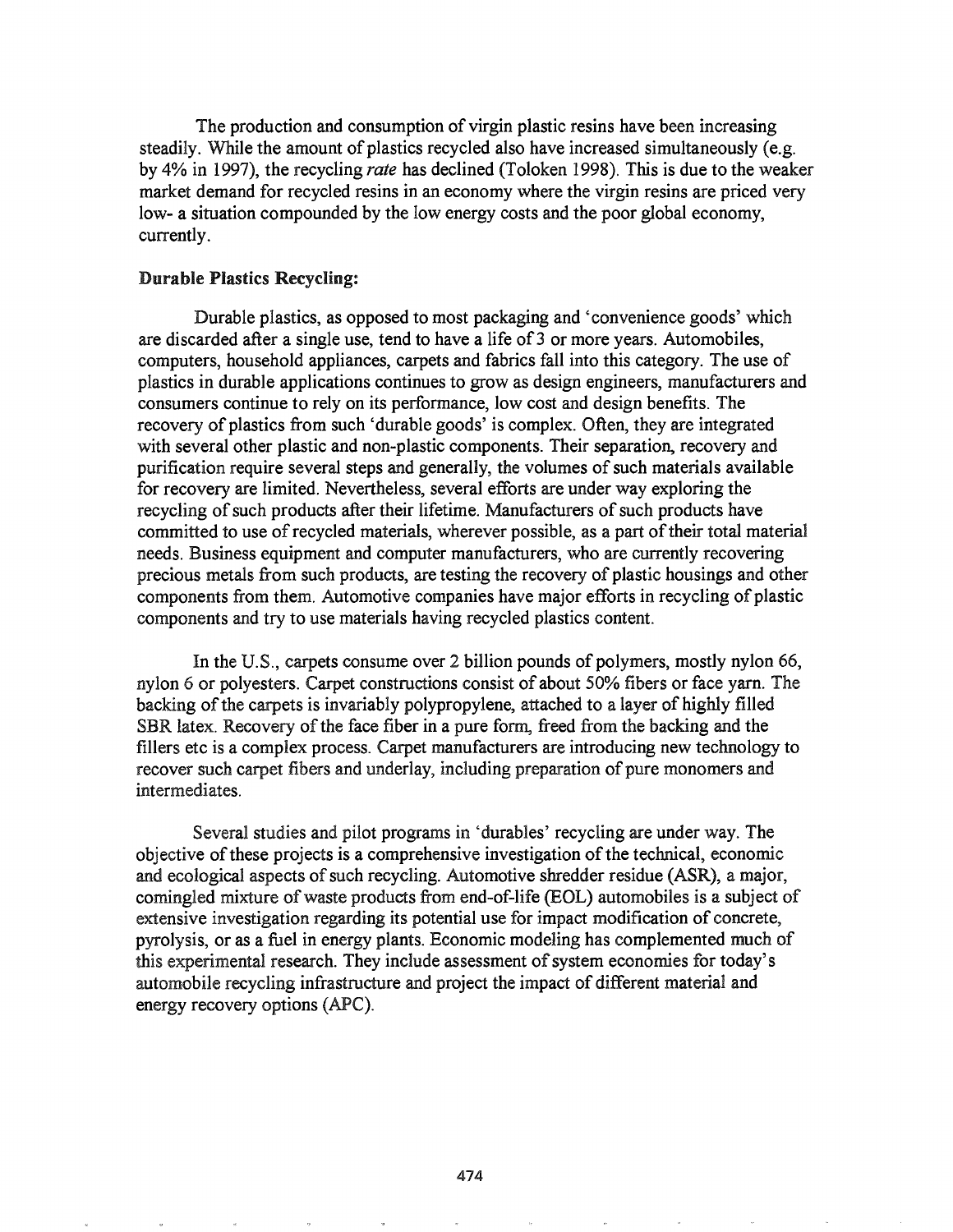## Design for Recycling:

Until recently, very little attention had been paid to make components and systems that lend themselves to facile recycling at the end of their use. Combinations of plastic, paper, metal and natural products were used in combination without any consideration of the potential difficulties in recycling. For example, the soft drink PET bottle had a polyethylene bottom, polypropylene or aluminum cap and paper labels. Adhesives used in the assembly of the products often, prevent easy separation of attached plastic parts. With the increasing awareness for potential recyclability, designers are exploring new designs and material combinations. New simplified soft drink bottle constructions, automotive fascias, bumpers and instrumental panels are examples of such efforts.

## Advanced Recycling Technologies

Another approach to the recycling of plastics wastes involves the generation of monomers and building blocks in high purity, from the plastic wastes, enabling the remanufacture of the original or new plastics. Such novel recycling (e.g. glycolysis, ammonolysis, pyrolysis, etc.) represents a significant technological advancement that could supplement existing mechanical recycling techniques. These are often called "Advanced Recycling" or "feed-stock recycling" or "chemical recycling" (APC 1998). Commercial size plants to make the respective monomers from polyesters and nylon have been built or are under construction. While several technologies in these areas have been developed, large scale adoptions depend upon their economic viability.

## Energy Recovery

Another important way to manage solid waste is to recover the energy value of products after their useful life. One such method involves combustion of municipal solid waste (MSW) or garbage in waste-to-energy (WTE) facilities. Modern energy recovery facilities burn solid wastes in special combustion chambers, and use the resulting heat energy to generate steam and electricity. This process can reduce the volume of MSW by as much as 90 percent. Today, there are 114 energy recovery plants, operating in 32 states throughout the United States, generating enough electricity to meet the power needs of 1.2 million homes and businesses.

Plastics are generally derived from petroleum or natural gas, giving them a stored energy value higher than any other material commonly found in the waste stream (Boettcher 1992). The energy values of several common materials are given in Table 8.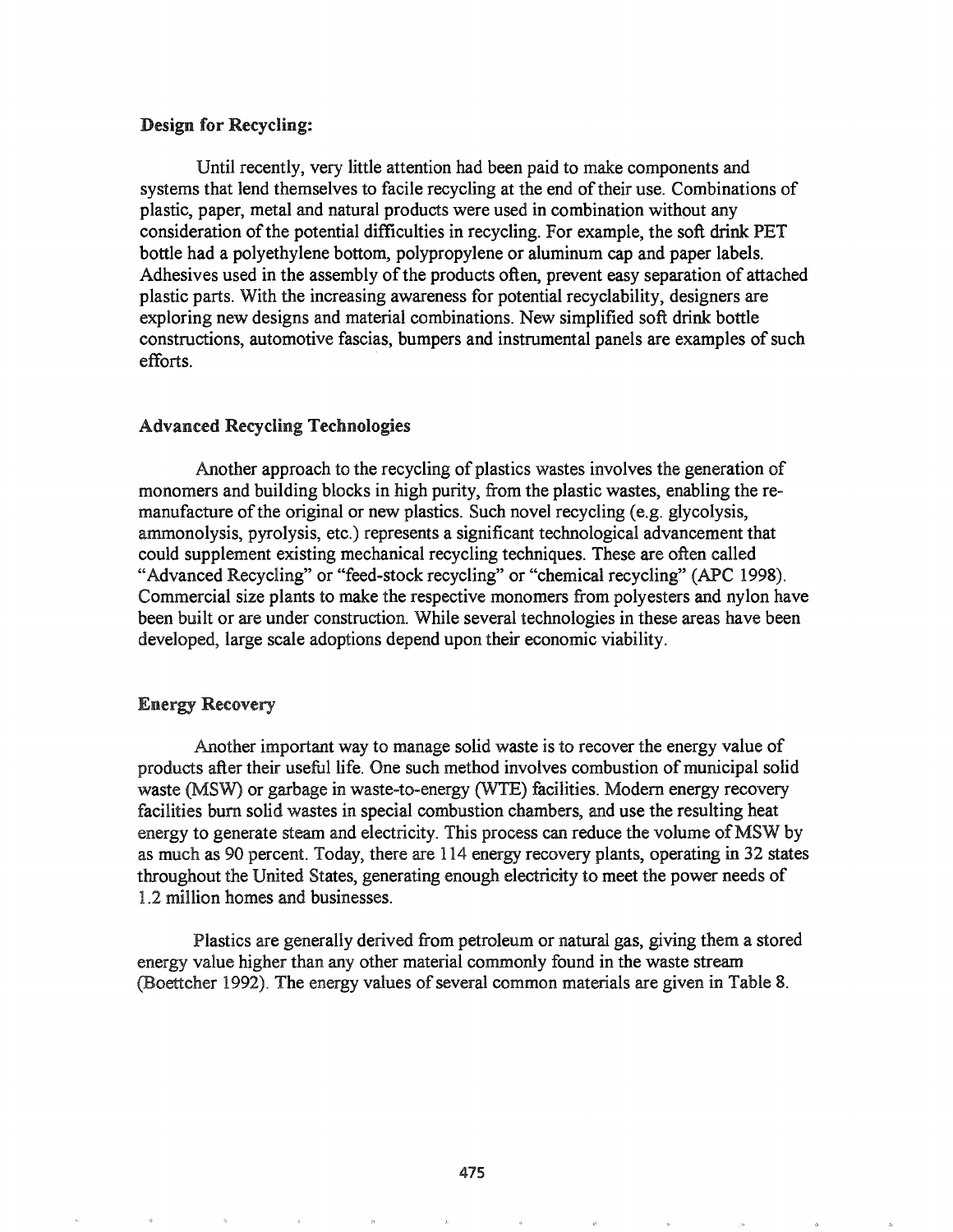### Table 8 Energy Values of Common Materials

| Material           | <b>BTU/lb</b> |
|--------------------|---------------|
| Plastics           |               |
| Polyethylene       | 19,900        |
| Polypropylene      | 19,850        |
| Polystyrene        | 17,800        |
| Rubber             | 17,800        |
| Newspaper          | 8,000         |
| Leather            | 7,200         |
| Wood               | 6,700         |
| Average MSW        | 4,500         |
| <b>Yard Wastes</b> | 3,000         |
| Food Wastes        | 2,600         |
| <b>Fuel Oil</b>    | 20,900        |
| Wyoming Coal       | 9,600         |

Polyolefins commonly used in packaging can generate twice as much energy as Wyoming coal and almost as much energy as fuel oil. When plastics are processed in modern WTE facilities, they can help other wastes combust more completely, leaving less ash for disposal. Several international and U.s. studies, including a 1995 report completed by the American Society of Mechanical Engineers (ASME) and a study sponsored by the U.S. Conference of Mayors in 1989, have found that there is no evidence to link the incineration of polyvinylchloride containing wastes with increased dioxin emissions. Such combustion processes could be a way of disposing the large volumes of contaminated automotive shredder residues, safely (APC 98).

1997, there were 112 energy recovery facilities operating in 31 states throughout the United States with a design capacity of nearly  $101,500$  tons per day (APC 1998)

#### Life Cycle Analysis and Management:

During the last 20 years, public opinion and environmental directives from governments have led to the evolution of methodologies to measure an industrial system's environmental impact. Today Life cycle analysis  $(LCA)$  has emerged as a tool in the development of public policy and in design decisions. It analyzes multiple attributes of a product or system from cradle to grave. It also has the unique ability to create a quantitative inventory listing of all process inputs and outputs (including environmental emissions and energy resources) from which tradeoff analyses can be made before making public policy decisions or large investments in products, or research (Lowman 1997).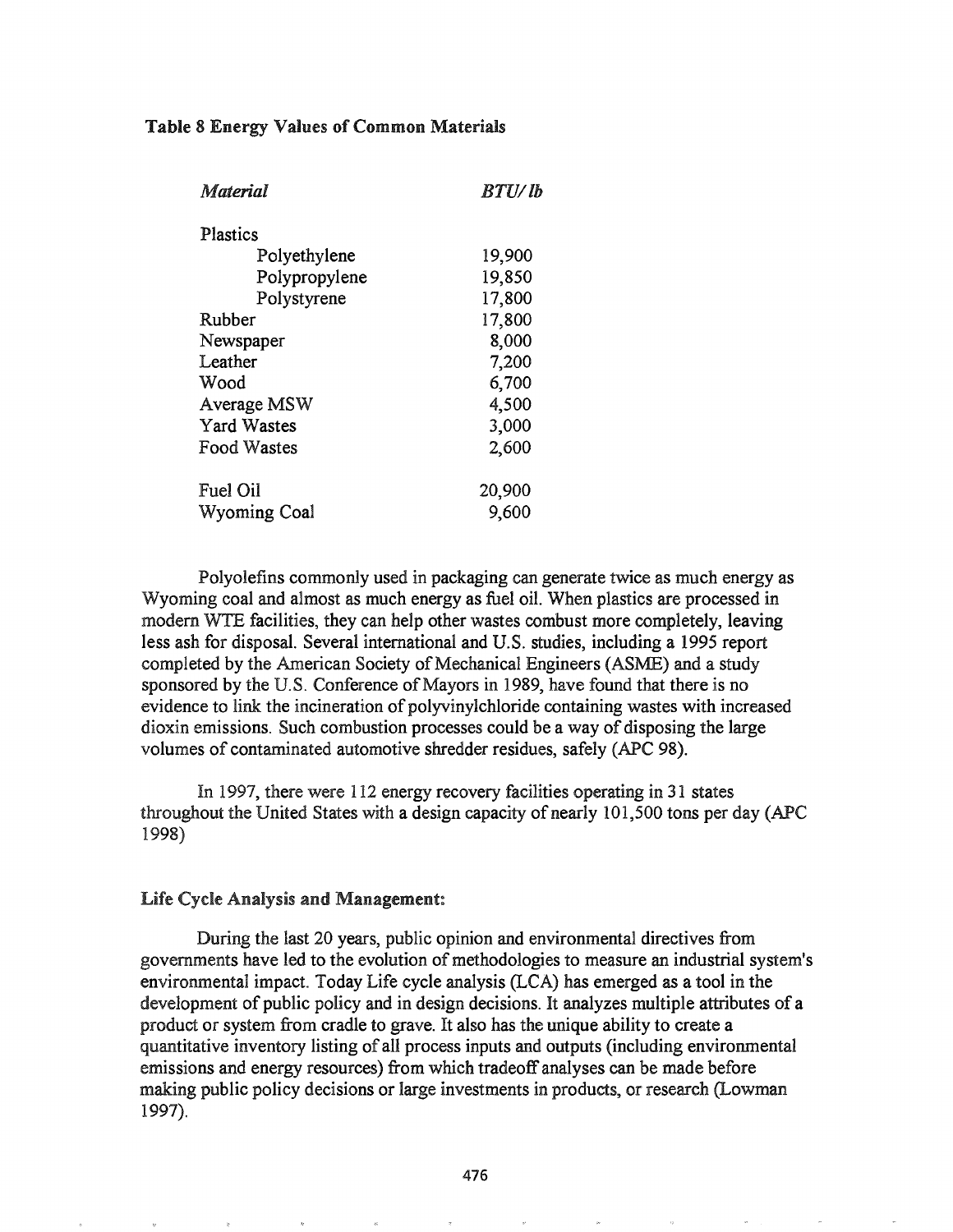In the United States, where landfill space is actually increasing, the EPA is in an information gathering stage, and is becoming more active in the area of Life Cycle Management (LCM).

## Conclusion

The past decade has seen increased awareness ofthe environmental issues and general support for exploration and implementation of methods and practices to make our products and processes more environmentally benign. Consequentially, substantial progress has been made in the areas of environmental management. In the case of solid wastes including plastics, significant progress has been made in reducing waste and increasing the quantities being recycled. Chemical recycling to make monomers, in the case of nylon and polyesters, has been established and disposal of very complex and contaminated mixtures of plastics by incineration has been developed. While several new technologies have been developed, the amounts of materials being recycled appear to have reached a plateau. In the absence of additional legislative mandates, further progress in recycling of plastics might be slower, given the relatively high costs of recycling, the low cost of energy, and the low cost of landfilling. Yet, with a long-term perspective, greater dedication to higher environmental quality and life cycle analysis of products, growth of plastics and its recycling could become more important in the future.

### Acknowledgement

*Valuable discussions with Mr. John McAuley of Montell and Dr. Michael Fisher ofthe American Plastics Council are hereby acknowledged*

# References

APC (American Plastics Council) 1998. *(http://www. Plasticsresource.com/*)

Boettcher, F. Peter. 1992. "Environmental Compatibility of Polymers" *Emerging Technologies in Plastics Recycling, P. M. Subramanian and G. D. Andrews, Ed.* 

- Dinger, Peter W. 1998. "Recycling Perspective- As packaging recovery rates slow the new focus is durables recycling" *Modern Plastics Encyclopedia* A-34.
- Duranceau, C & Lindell.T. 1998. "Automotive Recycling as Reuse: Investigation to establish the Contribution of reuse as recycling" *Society of Automotive Engineers* publication No. 1430.
- Franklin Associates Ltd, (1998) "Characterization of Municipal Solid Waste": 1997 Update (prepared for the USEPA), Prairie Village, Kansas, May.